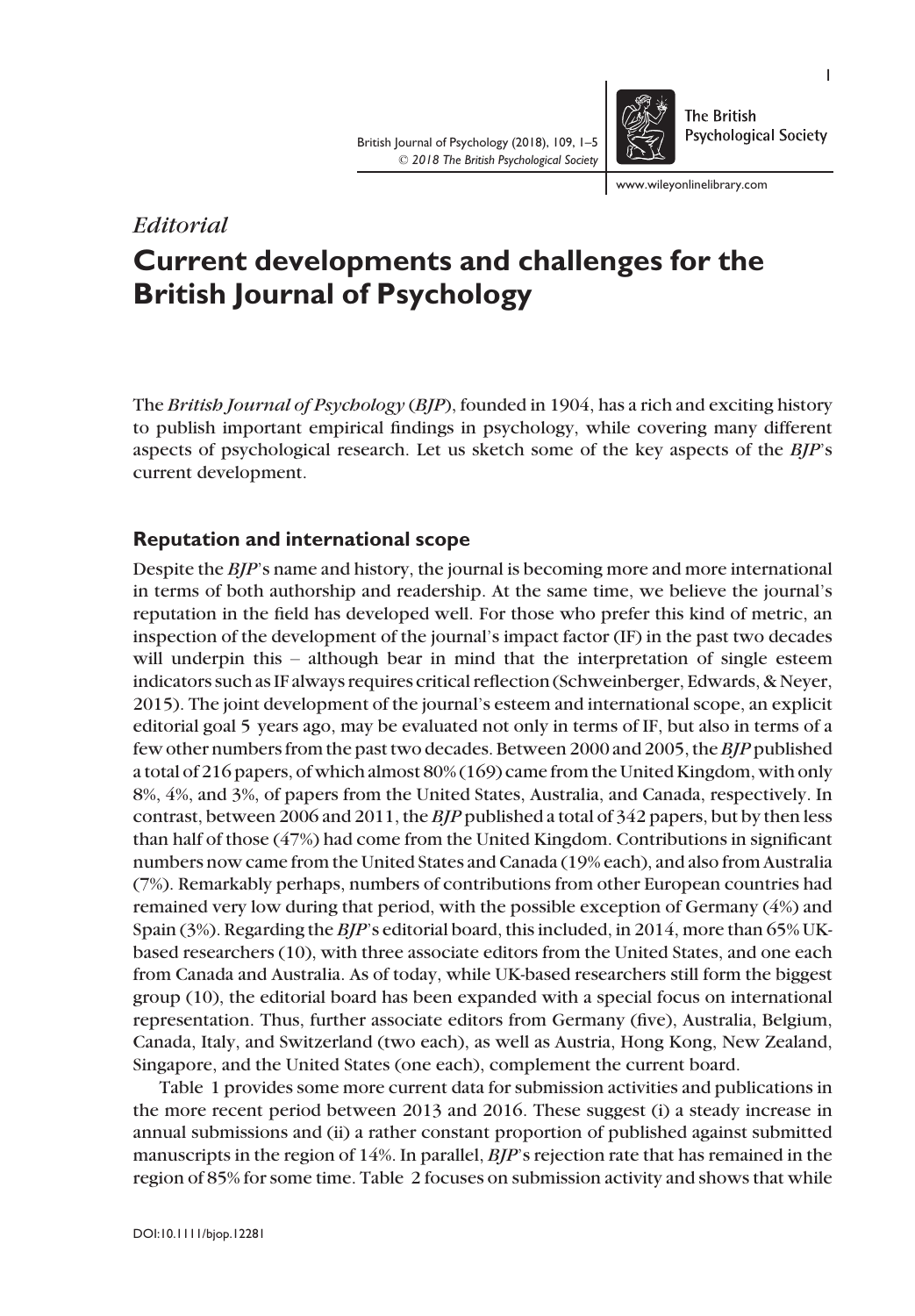#### 2 Editorial

UK-based researchers remain the most active group with respect to submissions to the BJP, just over a third of submissions came from the United Kingdom. A few developments and trends appear remarkable: First, submissions from Australia came second, accounting for about 10% of all submissions. Second, submissions from mainland Europe also have increased in numbers. While Spain and Germany have remained the relatively most active countries (albeit in reversed order relative to the 2006–2011 time period), there clearly has been substantial submission activity from other European countries, including Italy, the Netherlands and France. Third, and unsurprisingly, paper submission activity from Asian countries was also healthy and increasing.

## A word about rejections

Obvious downsides of good submission activity include high paper rejection rates. We regret this and often have to ask authors to understand that some high-quality submissions need to be triaged, especially when these appear more suited to a specialist journal. In addition, in trying to keep a healthy balance between the increasing number of highquality submissions, negotiations between the BJP, the BPS, and the publishers, the society resulted in a 25% increase in the page budget in 2015.

# Special issues on timely topics

When looking at the number of papers and issues per year, it is clear that the  $B/P$  (when compared to other journals which appear more frequently) has more limited possibilities to include special issues on hot topics, or target papers, which review the current state of psychological research in a specific area and which come with commentaries that serve to stimulate scientific discussion. More often than not, such target articles are found to be highly useful for active scientists in a field, and accordingly receive strong scientific attention. Special issue articles typically are discussed more intensely by the scientific community when compared to regular articles and are known to create more impact, other things being equal (Brooks & de la Sala, 2010). Despite the page constraints, in recent years, the BJP has published target articles on psychological models of aesthetic perception (Leder & Nadal, 2014), on processes of mentalizing about others (Wu, Sheppard, & Mitchell, 2016), or on language development (Vihman, 2017). We were also successful in reducing the publication lag to 6–9 months, which has enabled us to take on further target article contributions, as well as an initiative for another special issue that is currently underway.

| of referronced and information and requirement of the state state of the |       |       |       |        |               |  |
|--------------------------------------------------------------------------|-------|-------|-------|--------|---------------|--|
|                                                                          | 2013  | 2014  | 2015  | 2016   | $2013 - 2016$ |  |
| Papers submitted                                                         | 242   | 236   | 260   | $266*$ | 1.004         |  |
| Papers published                                                         | 34    | 34    | 37    | 37     | 142           |  |
| Papers accepted                                                          | 30    | 38    | 45    | 36     | 149           |  |
| N Publ./N subm.                                                          | 14.0% | 14.4% | 14.2% | 13.9%  | 14.1%         |  |

Table 1. Numbers of manuscripts submitted, papers published, and papers accepted in the British Journal of Psychology during each of the four consecutive years 2013–2016

\*In 2017, until and including November 24 when this editorial was finalized, 271 manuscript submissions were already received at the BJP.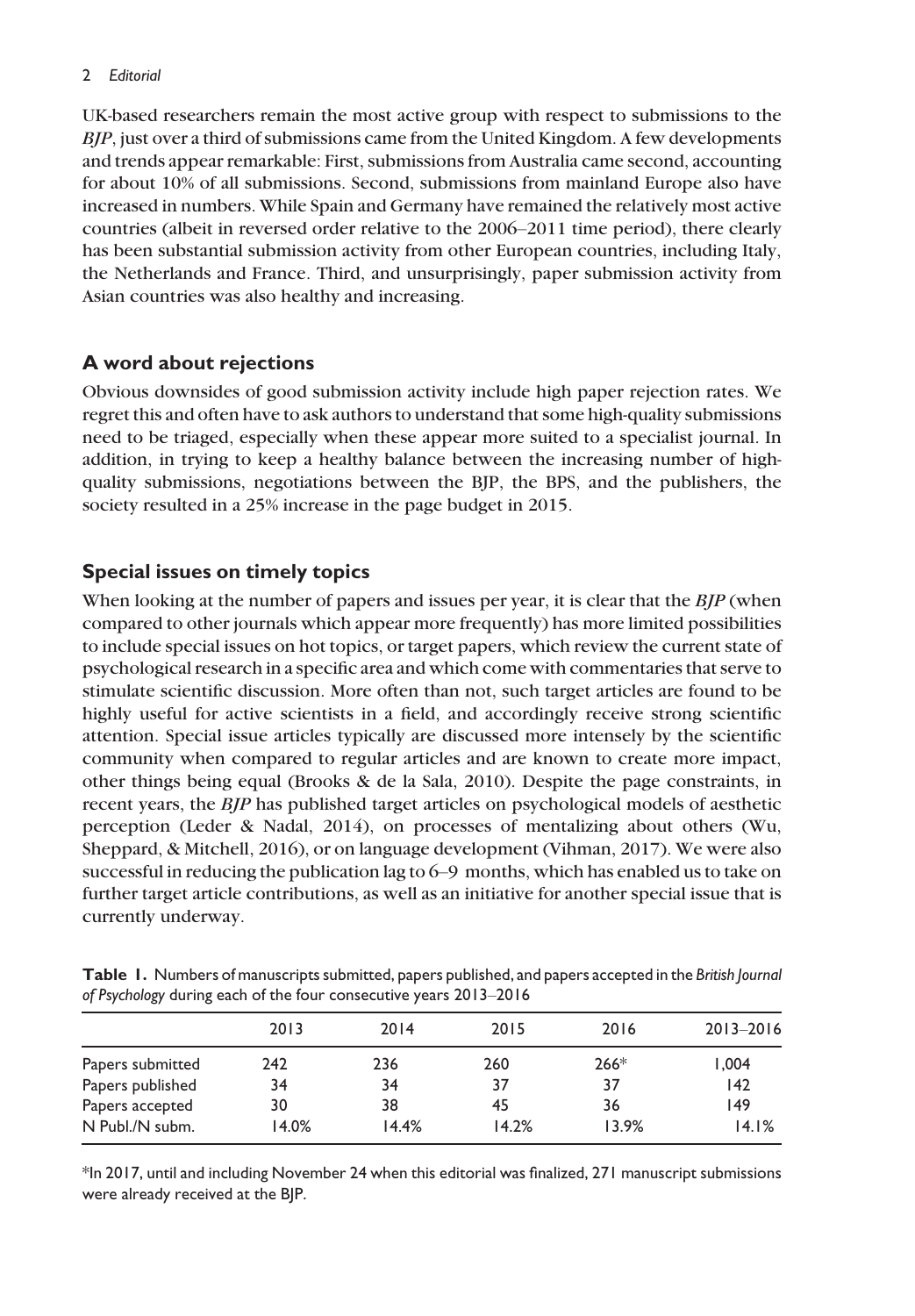| Country              | N submissions | %    |  |
|----------------------|---------------|------|--|
| United Kingdom       | 351           | 35.1 |  |
| Australia            | 99            | 9.9  |  |
| <b>United States</b> | 80            | 8.0  |  |
| Spain                | 76            | 7.6  |  |
| Germany              | 46            | 4.6  |  |
| Italy                | 43            | 4.3  |  |
| India                | 42            | 4.2  |  |
| <b>Netherlands</b>   | 40            | 4.0  |  |
| France               | 35            | 3.5  |  |
| China                | 32            | 3.2  |  |
| Iran                 | 32            | 3.2  |  |
| Canada               | 30            | 3.0  |  |

Table 2. Numbers of manuscripts submitted to the British Journal of Psychology, by Countries of Origin, between 2013 and 2016

Table only includes countries with at least 30 (or 3%) of total submissions. Data based on a total 1,004 submissions.

## Replicability and open science

The fact that certain, seemingly established findings in psychology and other disciplines cannot be replicated is deeply troubling and has the potential to undermine the scientific endeavour (Open Science Collaboration, 2015). Science rests crucially on the assumption that the empirical findings upon which our theories depend are replicable. Measures to improve transparencyand replicabilityarecurrentlydiscussedandput to testinpsychology andbeyond.Suchmeasuresincludeinitiatives suchas theopen science badges [\(https://cos.](https://cos.io/our-services/open-science-badges) [io/our-services/open-science-badges](https://cos.io/our-services/open-science-badges)) as simple optional measures to acknowledge when author makes their data and methods transparent (Kidwell et al., 2016), pre-registered reports (Chambers, 2013), or, as a complementary approach, exploratory reports (McIntosh, 2017). This list is far from complete, and we would like to echo the conviction thatmultiple parallelinitiatives (andevaluations of theireventual outcomes) are required to dojustice to acomplex problem.On amore positive note, psychology as a disciplinemay be particularly well equipped to lead initiatives to overcome scientific error and bias, and in fact has led the way to address these problems in a comprehensive manner (e.g., Pashler & Wagenmakers, 2012). The *British Psychological Society*, as the publisher of eleven highprofile journals in Psychology, is currently discussing various measures and actions in the interest of replicability and reputation of psychological science, while trying to avoid unwanted side effects such as increasing the bureaucratic burden on authors, editors, or reviewers. Although careful consideration of individual measures and attunement across all partner journals and subdisciplines of psychology takes some time, BJP takes active part in these discussions. While we obviously cannot forestall the effects and outcomes of this discussion at this stage, we hope that these general comments may provide a helpful context for researchers to prepare for some likely developments in the near future.

#### Some ideas for future directions

Science is an international enterprise that benefits everyone. One aim for the future is to continue to look outwards, and continue to grow the BJP as a truly international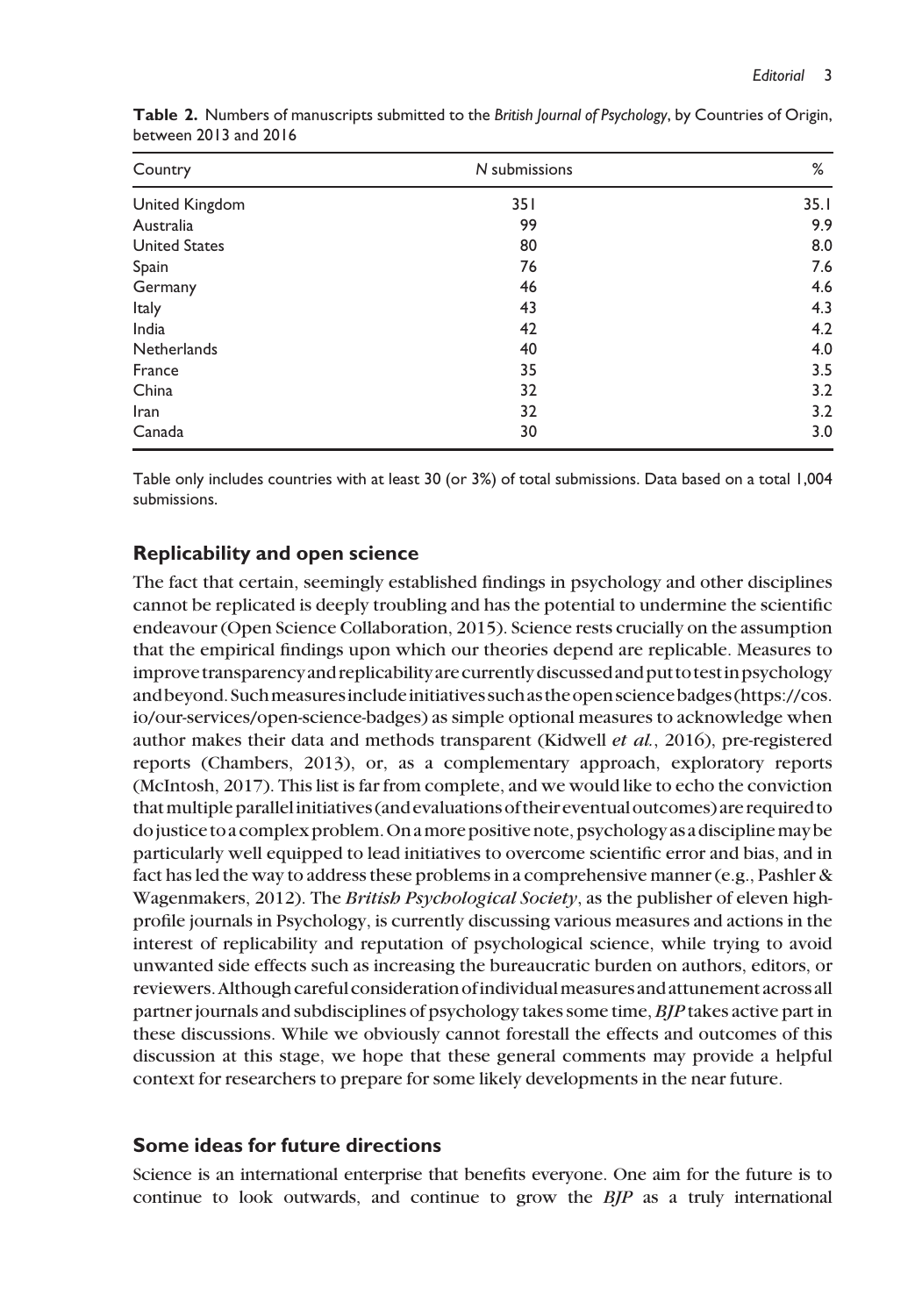multidisciplinary psychology journal with a focus on strong theoretical implications. It is important that international researchers are able to access the  $BIP$  (via individual/institutional subscriptions or open access initiatives) and are not disadvantaged by English-language requirements (e.g., via directing authors to appropriate low-cost proofreading services). Maintaining, and perhaps expanding, the international composition of the editorial board will also be crucial. As well as publishing theoretically important single papers from the international community, the BJP will continue to invite proposals for target articles and special issues. There are a number of challenges facing the field of psychology, such as increasing requirements for innovation and impact from funding bodies, the necessity for experiments to replicate, and calls for expanded data analytic techniques. The BJP aims to provide the editorial board and reviewers with the tools to navigate this changing landscape (e.g., by providing strategies for selecting good reviewers, D'Andrea & O'Dwyer, 2017). Finally, we aim to promote the excellent research published in the BJP in ways that appeal to the diverse readership, via published issues, electronic issues, commentaries, and social media.

We would like to thank the editorial board for their dedicated hard work, and to assure you that the British Journal of Psychology will remain committed to publishing highquality psychological science that represents the many fields of psychology. In 2017, examples for the wide range of current research represented in this journal are easily identified. They include not only the target article on language development (Vihman, 2017) and its possible parallels to the development of face processing (Pascalis, Dole, & Loevenbruck, 2017), but also new findings from multisensory perception (Darnai et al., 2017); visual attention and cultural differences (Amer, Ngo, & Hasher, 2017); on peers' influences on risk taking in young adulthood (Reniers et al., 2017); on the psychology of mobile gambling behaviour (James, O'Malley, & Tunney, 2017); adverse consequences of conspiracy theories in the work context (Douglas & Leite, 2017); or, last but not least, a paper that originated from a high-profile symposium on face processing held at the BPS Cognitive Psychology Section Annual Conference in 2015 (Davies & Young, 2017), and that describes the rise and continued success of face processing research since Haydn Ellis had published his seminal review on the topic in this journal (Ellis, 1975).

Reflecting both technological progress and environmental and societal challenges, we have to acknowledge that psychological research is constantly changing. Research increasingly depends on technology that was largely unavailable only a few years ago, such as virtual reality, robotics, sophisticated multisensory stimulation, recordings of multiple aspects of brain activity, or research based on 'Big Data' gained via the Internet or mobile tracking and data collection devices. Psychological theorizing may face great challenges to keep pace with these developments. In this situation, the BJP actively encourages submissions with a strong impact on theory, ideally in more than one domain of psychology. Ultimately, a successful journal lives from you as the prospective authors. We look forward to the years to come, and trust that they will see some of the finest pieces of your psychological research published in the British Journal of Psychology.

#### Acknowledgement

We are grateful to Franz J. Neyer for comments on an earlier version of this editorial.

Stefan R. Schweinberger $^1$ , Volker H. Franz $^2$  and Romina Palermo $^3$ <sup>1</sup>Department of Psychology, Friedrich Schiller University, Jena, Germany  $P^2$ Department of Computer Science, University of Tübingen, Germany <sup>3</sup>School of Psychological Science, University of Western Australia, Crawley, WA, Australia